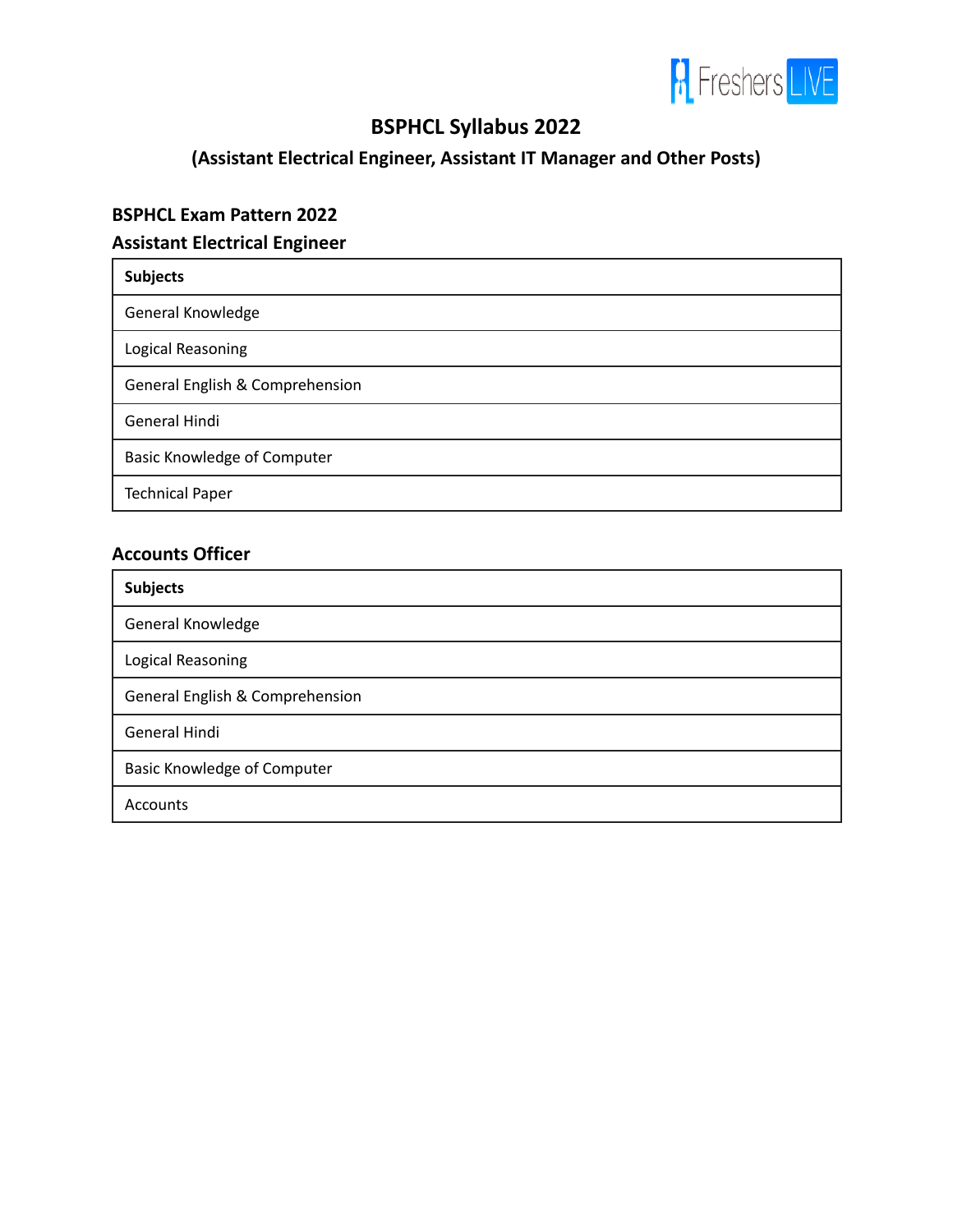

### **Revenue Officer**

| <b>Subjects</b>                    |
|------------------------------------|
| General Knowledge                  |
| Logical Reasoning                  |
| General English & Comprehension    |
| <b>General Hindi</b>               |
| <b>Basic Knowledge of Computer</b> |
| Management (MBA/ PGDBM) Paper      |
| <b>Technical Paper</b>             |

### **Assistant IT Manager**

| <b>Subjects</b>                                                      |
|----------------------------------------------------------------------|
| General Knowledge                                                    |
| Logical Reasoning                                                    |
| General English & Comprehension                                      |
| General Hindi                                                        |
| <b>Basic Knowledge of Computer</b>                                   |
| Paper as per syllabus of Engineering degree<br>(Computer Science/IT) |

## **Junior Electrical Engineer**

| <b>Subjects</b>                                                        |
|------------------------------------------------------------------------|
| General Knowledge                                                      |
| Logical Reasoning                                                      |
| General English & Comprehension                                        |
| General Hindi                                                          |
| Basic Knowledge of Computer                                            |
| Technical paper as per final year<br>syllabus of Diploma in Electrical |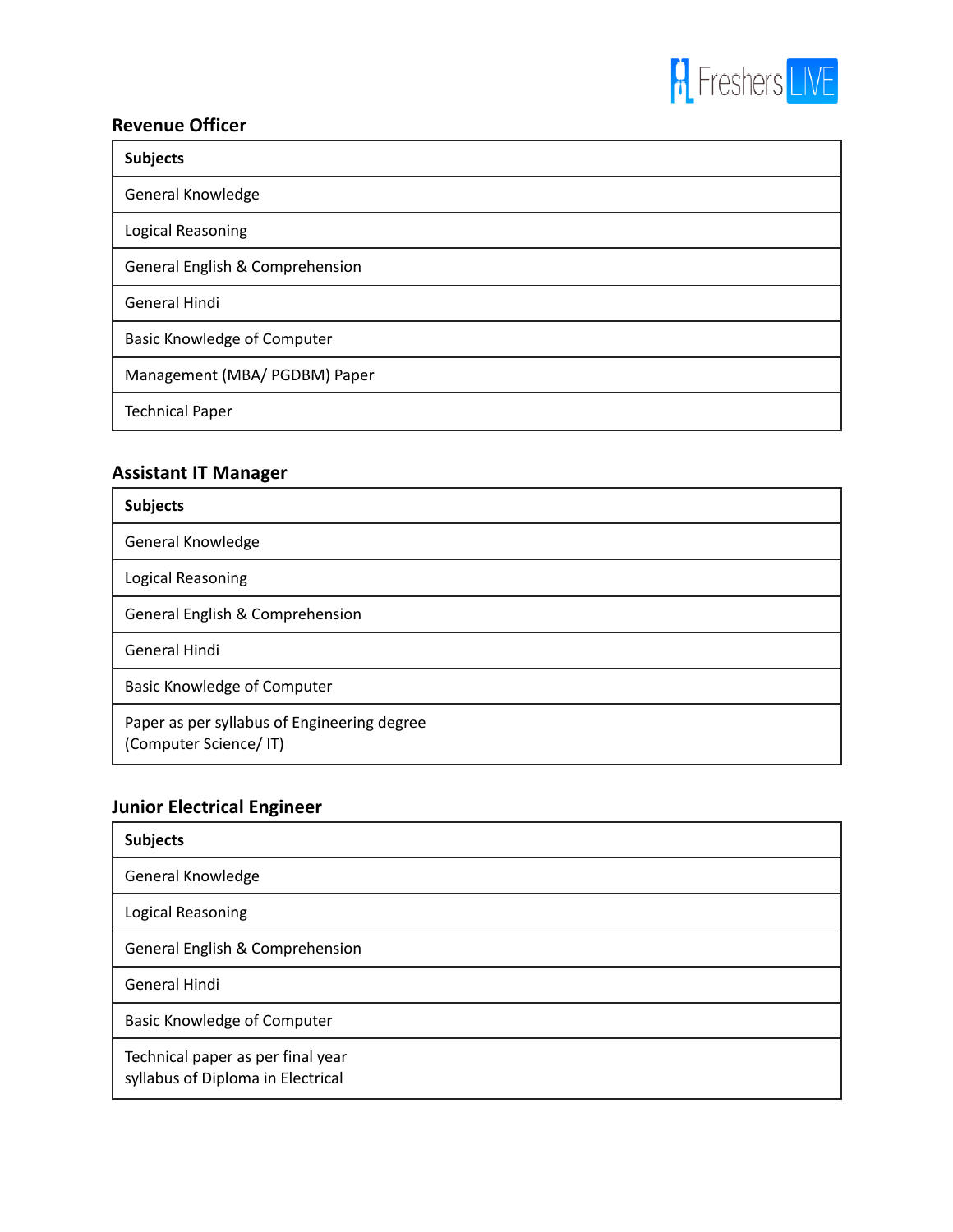

## **Junior Electrical Engineer**

| <b>Subjects</b>                    |
|------------------------------------|
| General Knowledge                  |
| Logical Reasoning                  |
| General English & Comprehension    |
| <b>General Hindi</b>               |
| <b>Basic Knowledge of Computer</b> |
| Technical paper                    |

#### **Legal Supervisor**

| <b>Subjects</b>                               |
|-----------------------------------------------|
| General Knowledge                             |
| Logical Reasoning                             |
| General English & Comprehension               |
| General Hindi                                 |
| <b>Basic Knowledge of Computer</b>            |
| Common syllabus defined for the Law Graduates |

## **Assistant / Correspondence Clerk/ Store Assistant**

| <b>Subjects</b>                    |
|------------------------------------|
| General Knowledge                  |
| Logical Reasoning                  |
| General English & Comprehension    |
| General Hindi                      |
| <b>Basic Knowledge of Computer</b> |